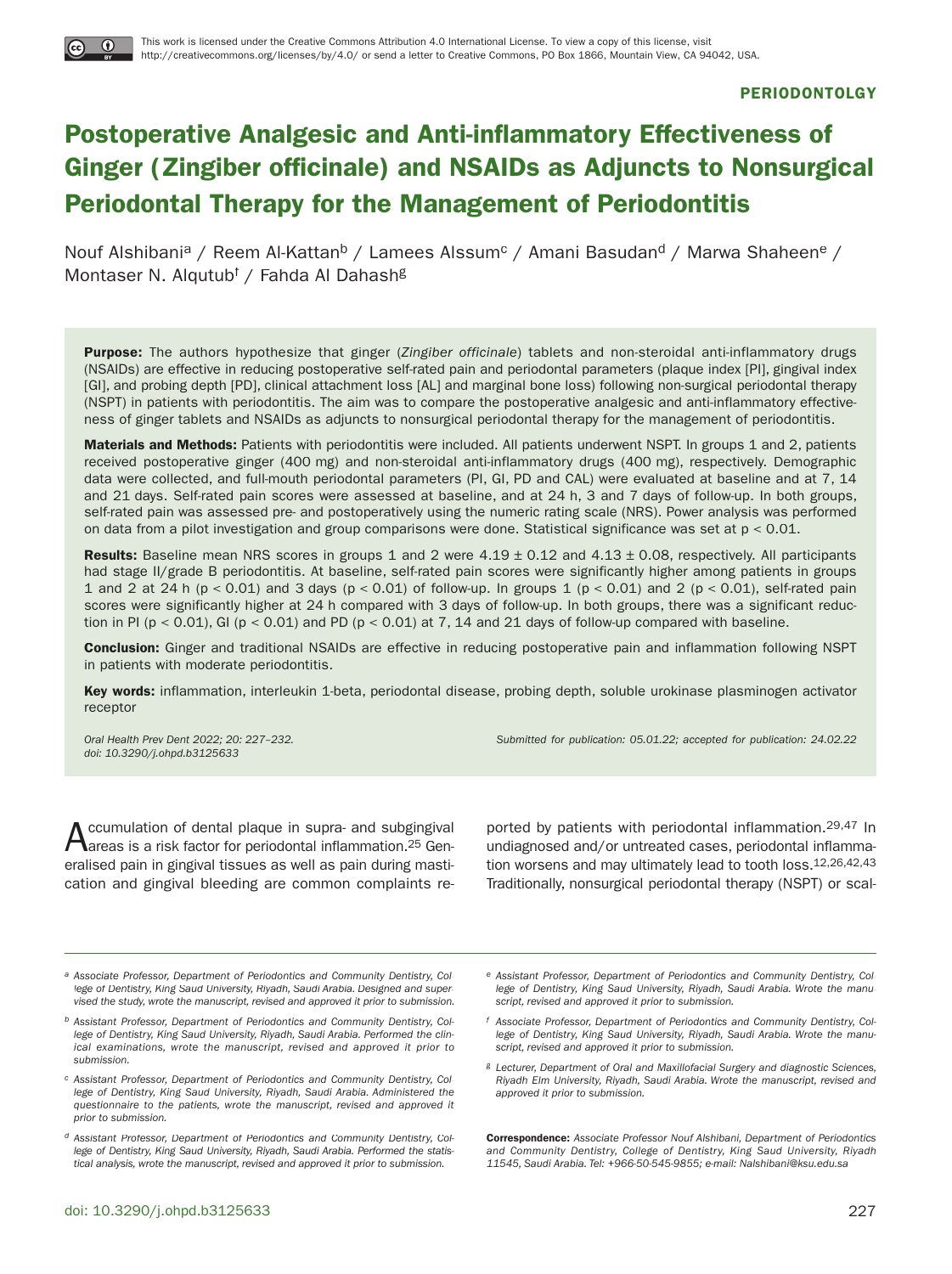| Table 1 | Characteristics of the study groups |  |  |  |
|---------|-------------------------------------|--|--|--|
|---------|-------------------------------------|--|--|--|

| <b>Parameters</b>             | Group 1        | Group 2        |
|-------------------------------|----------------|----------------|
| Participants (n)              | 22             | 22             |
| Male:Female                   | 18:4           | 16:6           |
| Mean age in years             | $45.6 \pm 1.8$ | $47.7 \pm 0.4$ |
| Family history of gum disease |                |                |
| Yes $(n)$ $(\%)$              | $9(40.9\%)$    | 5(22.7%)       |
| No (n) (%)                    | 5(22.7%)       | 7 (31.8%)      |
| Don't know (n) (%)            | 8 (36.4%)      | 10 (45.5%)     |
|                               |                |                |

ing and root planing is commonly performed to treat periodontal inflammation.4,11 Non-steroidal anti-inflammatory drugs (NSAIDs) are often prescribed to patients after NSPT.<sup>15</sup> It has been reported that NSAIDs as adjuncts to NSPT contribute towards reducing probing depth (PD), bleeding on probing (BoP), plaque index (PI) and gingival index (GI).15,21 Moreover, NSAIDs have also been shown to reduce postoperative pain after periodontal therapy.<sup>13</sup>

Complementary alternate medications (CAM) are usually derived from medicinal plants and are perceived to have no undesirable side-effects compared with synthetic pharmacological drugs.<sup>8,27</sup> Patients often use CAM for the relief of pain, including pain in the orofacial region.<sup>8,30</sup> Zingiber officinale (ginger) is a commonly used spice in food items; however, it is also used medicinally in many countries, including Saudi Arabia, India, Pakistan, and Iran.<sup>1,3,32,48</sup> Active ingredients in ginger, such as gingerol, paradol, beta-bisabolene and shogaol, have been reported to exhibit anti-inflammatory, analgesic, anti-obesity, anti-viral and anti-oxidant effects.  $9,14,34,44$  According to Mazidi et al,  $33$  ginger reduces the production and serum levels of inflammatory cytokines including interleukin (IL)-6, IL-1beta and tumor necrosis factor alpha. In a recent cross-over randomised controlled trial (RCT), Menon et al $^{34}$  compared the analgesic efficacy of NSAIDs (Ibuprofen 400 mg) and ginger (400 mg capsules) following surgical periodontal debridement among patients with periodontitis. In that study, all patients, GI and postoperative pain scores (using the visual analogue scale [VAS]) were assessed at baseline and for up to 2 days postoperatively. The results showed no statistically significant difference in GI and self-rated pain scores in the study groups. The authors concluded that ginger and NSAIDs are comparable in terms of their analgesic and anti-inflammatory effects following open-flap surgical periodontal debridement.<sup>34</sup> However, there are no RCTs that have compared the efficacy of NSAIDs and ginger in terms of reduction in PI, probing depth (PD), clinical attachment loss (CAL), and self-rated pain scores following NSPT in patients with periodontal disease. The authors hypothesise that ginger tablets and NSAIDs are effective in reducing postoperative self-rated pain and periodontal parameters (plaque index [PI], GI, PD and CAL) following nonsurgical periodontal therapy (NSPT) in patients

with periodontitis. The aim of this study was to compare the postoperative analgesic and anti-inflammatory effectiveness of ginger tablets and NSAIDs as adjuncts to nonsurgical periodontal therapy for the management of periodontitis.

# **MATERIALS AND METHODS**

# **Ethical Considerations**

Guidelines documented in the Helsinki 2013 Declaration on experiments involving humans were adopted for this study. Participating individuals were mandated to read and signed a consent form. Prior to signing the consent form, all participating patients were informed that they could withdraw from the study at any stage without any penalty, and were invited to ask questions. The ethics committee of the Riyadh Elm University, Riyadh, Saudi Arabia approved the study protocol (FRP/2021/388/603).

# **Inclusion and Exclusion Criteria**

Periodontal inflammation was defined as the presence of at least 6 periodontal pockets of at least 4 mm in each jaw quadrant with accompanying BOP.39,40 Individuals habitually using alcohol and nicotinic products such as smokeless tobacco, waterpipe, cigarettes, pipe, cigarillos and electronic nicotine delivery systems (ENDS) were excluded. Patients with self-reported systemic diseases, such as diabetes mellitus (DM), cardiomyopathy, obesity, HIV/AIDS, renal diseases and hepatic disorders, were excluded. Third molars, supernumerary teeth and grossly carious teeth were not assessed. Furthermore, pregnant/lactating individuals and individuals using bisphosphonates, probiotics, antibiotics, and steroids were not sought.

# **Grouping**

Therapeutically, patients were divided into 2 groups. In groups 1 and 2, patients received postoperative ginger (400 mg) (MEPACO Medifood, Product-code 11656; Beaver Dam, WI, USA) and Ibuprofen (400 mg) (Motrin IB, McNeil Consumer Healthcare; Fort Washington, PA, USA), respectively. In groups 1 and 2, patients were advised to take the respective tablets every 12 h for 3 days and then as needed for pain.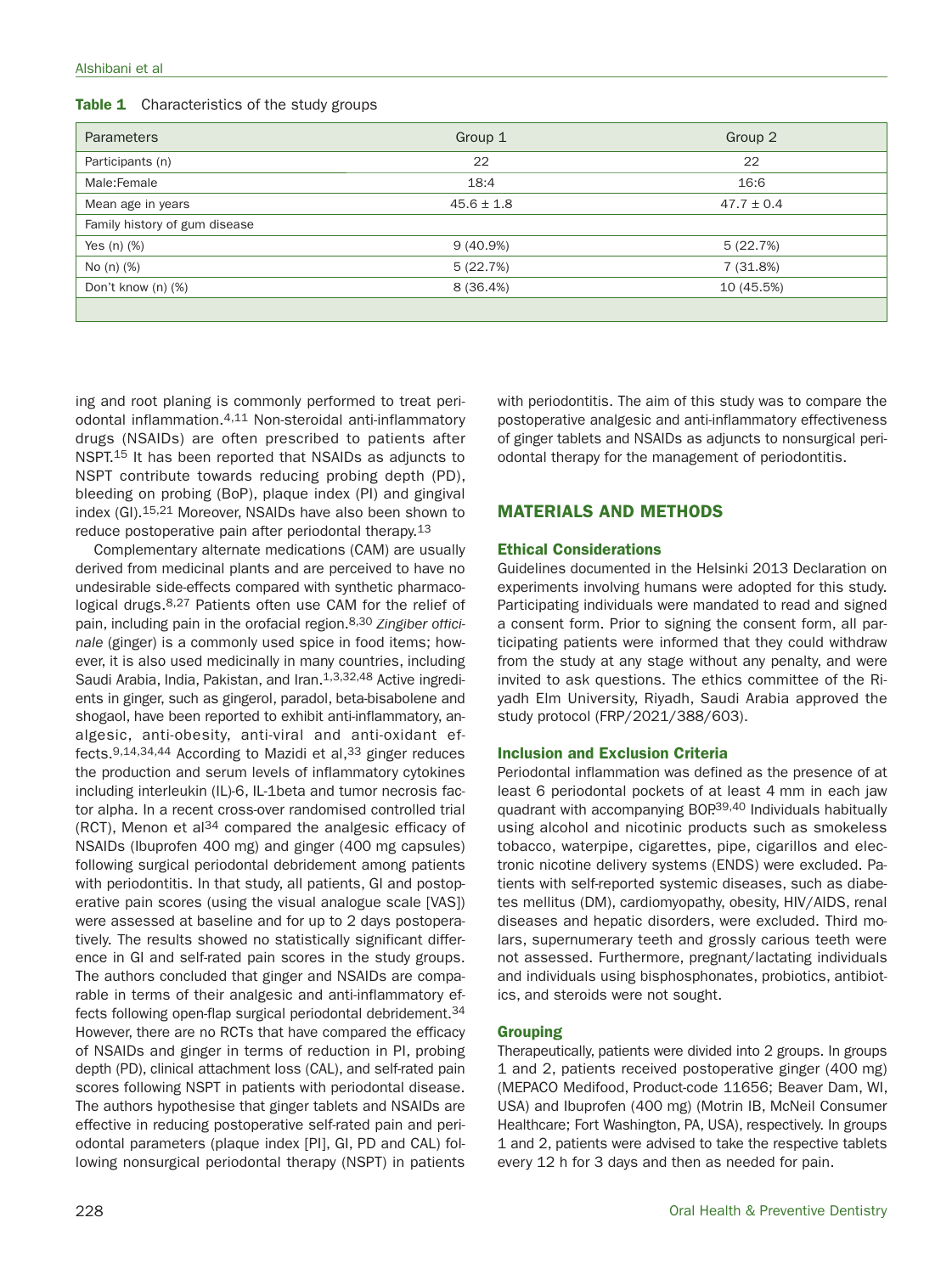|  | Table 2 Self-rated pain scores at baseline and at 24 h, and 3 and 7 days of follow-up |  |  |  |  |
|--|---------------------------------------------------------------------------------------|--|--|--|--|
|--|---------------------------------------------------------------------------------------|--|--|--|--|

|                                                                                                                |                  | Follow-up        |                |        |  |
|----------------------------------------------------------------------------------------------------------------|------------------|------------------|----------------|--------|--|
| Study groups                                                                                                   | <b>Baseline</b>  | 24 h             | 3 days         | 7 days |  |
| Group 1                                                                                                        | $4.19 \pm 0.12*$ | $1.3 \pm 0.1$ †  | $0.2 \pm 0.03$ | O      |  |
| Group 2                                                                                                        | $4.13 \pm 0.08*$ | $1.5 \pm 0.08$ † | $0.3 \pm 0.02$ |        |  |
| *Compared with 24 h and 3 days of follow-up ( $p < 0.01$ ). †Compared with 3 days of follow-up ( $p < 0.01$ ). |                  |                  |                |        |  |

#### **Nonsurgical Periodontal Therapy**

In all patients, NSPT was performed using an ultrasonic hand-scaler (Dental Equipment Woodpecker Uds-J Ultrasonic Scaler EMS Compatible Original; Guangzhou, China) and sterile curettes (Hu-Friedy; Chicago, IL, USA). All participants were instructed to postoperatively rinse with 15 ml of 0.12% chlorhexidine gluconate twice daily for 2 weeks.

### **Questionnaire and Assessment of Self-rated Pain**

Demographic data pertaining to age, gender, family history of gum disease, pre- and postoperative self-rated pain were collected using a questionnaire. Patients used a numeric rating scale ranging from 0 to 10 to self-assess their preand postoperative pain.35 Pain levels were allocated to one of 4 scores:  $0 = no$  pain;  $1-3 = mid$  pain;  $4-6 = moderate$ pain; and  $7-10$  = severe pain.<sup>35</sup> Self-rated pain scores were assessed at baseline, 24 h, 3 days and 1 week of follow-up.

## **Periodontal Parameters**

In test and control groups, full-mouth PI, 31 GI, 31 CAL, 6 and PD<sup>7</sup> and were measured by an investigator (Kappa 0.94). PD was measured to the nearest mm using a UNC-15 periodontal probe (Hu-Friedy). Marginal bone loss (MBL) on mesial and distal surfaces of all teeth was measured on digital intraoral radiographs by one calibrated investigator. The MBL was defined as the linear distance from 2 mm below the cementoenamel junction to the alveolar crest.<sup>25</sup> The number of missing teeth was also recorded in all groups. Periodontal parameters were evaluated at baseline and at 1, 3 and 6 weeks of follow-up. Staging and grading of periodontitis was done as described elsewhere.37

#### **Allocation Concealment and Blinding**

Opaque envelops were used to conceal group allocation. The principal investigator was responsible for group allocation and randomisation of patients. A calibrated and trained investigator blinded to the study groups administered the questionnaire to the participants and performed NSPT and periodontal evaluations.

#### **Follow-up**

In all groups, the patients were evaluated for self-rated pain scores at 24 h and 3 and 7 days of follow-up. Periodontal parameters were assessed at baseline and at 7, 14 and 21 days of follow-up.

#### **Statistical and Power Analysis**

Statistical software (SPSS, version 20; Chicago, IL, USA) was used to perform group comparisons in relation to clinical parameters and self-rated pain scores. The Kolmogrov-Smirnov test was used to assess data normality. Group-wise statistical evaluations were done using the non-parametric paired t-test and the Mann-Whitney U-test. Self-rated pain scores and periodontal parameters at baseline and at follow-up were compared using one-way ANOVA and Bonferroni post-hoc adjustment. Correlation between age, gender and periodontal parameters (PI, GI, CAL, PD and MBL) was assessed using logistic regression models.  $p < 0.01$  was considered statistically significant. Prior sample-size estimation was done using data obtained from a pilot investigation (nQuery Advisor 5, Statistical Solutions; Saugus, MA, USA). Sample size estimation was based on the premise that a mean difference of 1 mm in CAL and PD would be detected at a significance level of 0.01, with a desired study power of at least 90%. It was estimated that a sample size of at least 20 patients/ group would achieve 90% study power with a 0.01 two-sided significance level.

# **RESULTS**

#### **Study Groups**

Twenty-two (18 males and 4 females) and 22 (16 males and 6 females) individuals were included in groups 1 and 2, respectively. The mean age of individuals in groups 1 and 2 were  $55.6 \pm 3.1$  and  $53.7 \pm 1.8$  years, respectively. A family history of 'gum disease' was reported by 40.9% and 22.7% individuals in groups 1 and 2, respectively. Eight (36.4%) individuals in group 1 and 10 (45.5%) in group 2 were unaware if they had a family history of 'gum disease' (Table 1).

#### **Self-rated Pain Scores at Baseline and at Follow-up**

At baseline, self-rated mean pain scores in groups 1 and 2 were  $4.19 \pm 0.12$  and  $4.13 \pm 0.08$ , respectively. At baseline, self-rated pain scores were statistically significantly higher among patients in groups 1 and 2 at 24 h ( $p < 0.01$ ) and 3 days ( $p < 0.01$ ) of follow-up. In groups 1 ( $p < 0.01$ ) and 2  $(p < 0.01)$ , self-rated pain scores were statistically significantly higher at 24 h compared with 3 days of follow-up. None of the individuals in groups 1 and 2 reported to be in any pain and/or discomfort 7 days postoperatively (Table 2).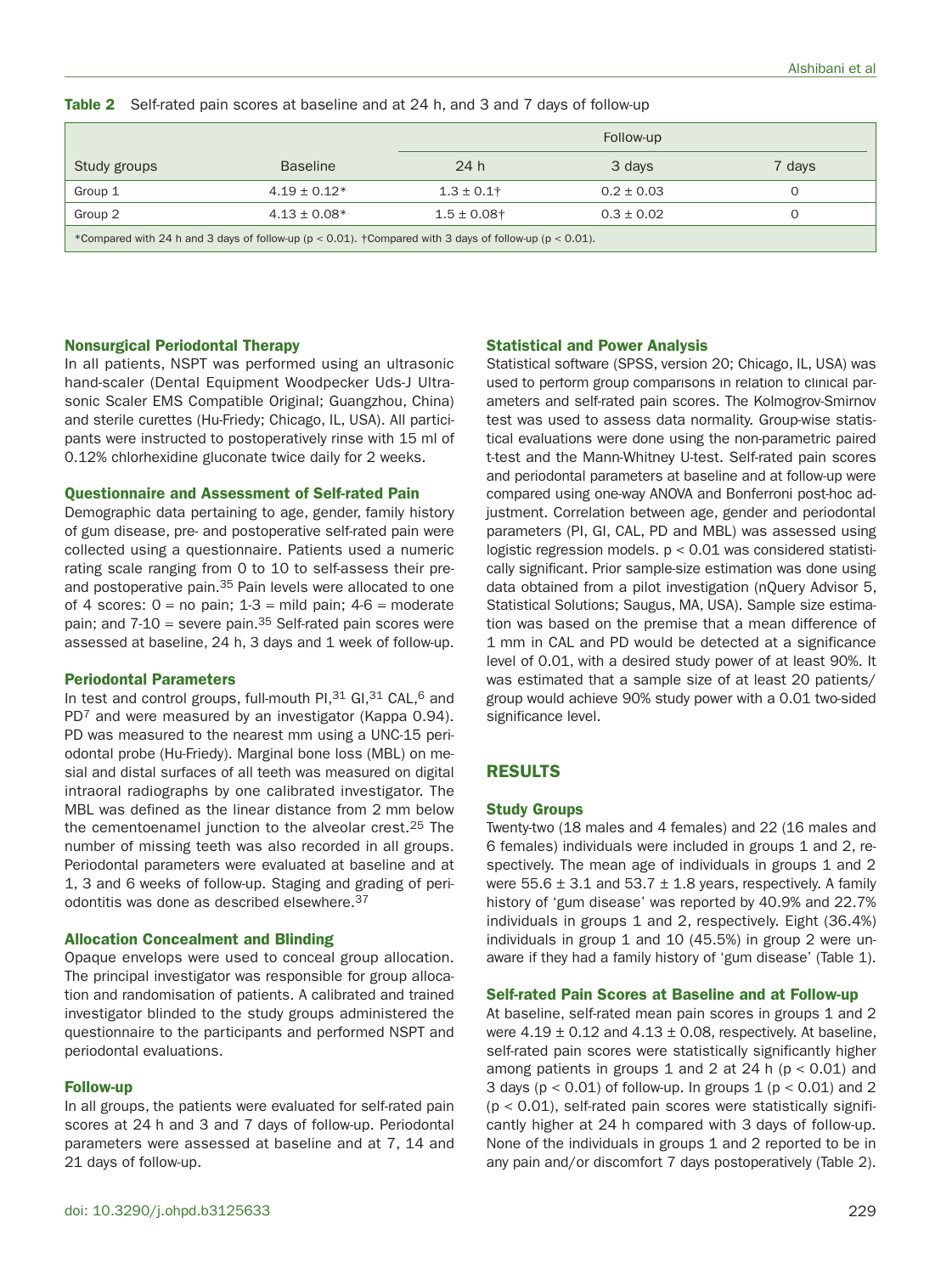





**Periodontal Parameters at Baseline and at Follow-up**

At baseline, participants in groups 1 and 2 had stage II/ grade B periodontitis, with no statistically significant difference in PI, GI, CAL, PD, and mesial and distal MBL in groups 1 and 2 (Fig 1). In groups 1 and 2, there was a statistically significant reduction in PI ( $p < 0.01$ ), GI ( $p < 0.01$ ) and PD  $(p < 0.01)$  at 7, 14 and 21 days of follow-up compared with their respective baseline values. When compared with group 2, there was no statistically significant difference in reductions in scores of PI, GI, CAL, PD, mesial and distal MBL among patients in froup 1 (Fig 1). The numbers of missing teeth in groups 1 and 2 were  $7.1 \pm 0.5$  and  $6.5 \pm 0.2$ , respectively. As per dental records, these teeth were extracted, as they had non-restorable dental carious lesions. None of the missing teeth were extracted for periodontal reasons. **Been shown to reduce shown to reduce severe lower abdominal pain, a com-** Been shown to reduce severe lower abdominal pain, a com-<br>Been shown to reduce severe lower above above above above above above above above above a

# **Correlation Between Pain and Periodontal Parameters**

In group 1 and 2, there was no statistically significant correlation between self-rated pain and age, gender or periodontal parameters (PI, GI, CAL, PD and MBL) (data not shown).

# **DISCUSSION**

The present results showed that ginger and NSAIDs are effective in reducing postoperative pain after NSPT, with no statistically significant difference in the analgesic efficacy between the two. These results support the study hypothesis, as a statistically significant reduction in PI, GI and PD was observed in both groups (Fig 1). Abundant evidence in indexed literature has shown that ginger is a potent CAM that can successfully be used for the management of inflammatory conditions such osteoarthritis, oral aphthous stomatitis and mucositis.<sup>5,18-20</sup> Moreover, ginger has also

mon manifestation during dysmenorrhea.45 The exact mechanism through which ginger exerst its analgesic effects remains unclear; however, results from preclinical studies have shown that ginger contains several compounds, such as capsacine, curcumin, gingerols, beta-carotene, and caffeic acid that exhibit antibacterial, antiviral, anti-pyretic, antiinflammatory and analgesic properties.5,17 Moreover, ginger modulates pain by suppressing the production of prostaglandins via inhibition of lipoxygenase (LOX) and cyclooxygenase (COX) pathways.41 Here, it is pertinent to mention that NSAIDs also exert their anti-inflammatory and analgesic effects by inhibiting COX/LOX pathways.<sup>10,46</sup> Furthermore, components in ginger such as alkylated gingerols inhibit the growth of periodontopathogenic gram-negative bacteria, including Porphyromonas gingivalis and Prevotella intermedia.38 The above study results may help explain the statistically significant reduction in gingival bleeding and PD among patients in groups 1 and 2. However, the present results showed statistically significant changes in CAL and MBL in both groups. One clarification for this is that the patients had moderate periodontitis and the follow-up period was relatively short (3 weeks). Such a short follow-up may be insufficient to observe gains in clinical attachment and alveolar bone height. It is hypothesised that local delivery of ginger and multiple sessions of postoperative ginger therapy may facilitate clinical attachment gains and reduction in MBL. Further well-designed and power-adjusted RCTs are needed to test this hypothesis.

One limitation of the present study is that it all participants had moderate periodontitis (stage II/Grade B). This could possibly be associated with the mean ages and inclusion criteria. In the present study, participants in both groups were approximately 45 years old. Non-combustible and combustible tobacco-product users, alcohol users and individuals with self-reported systemic diseases such as DM and AIDS/HIV were excluded. It has been reported that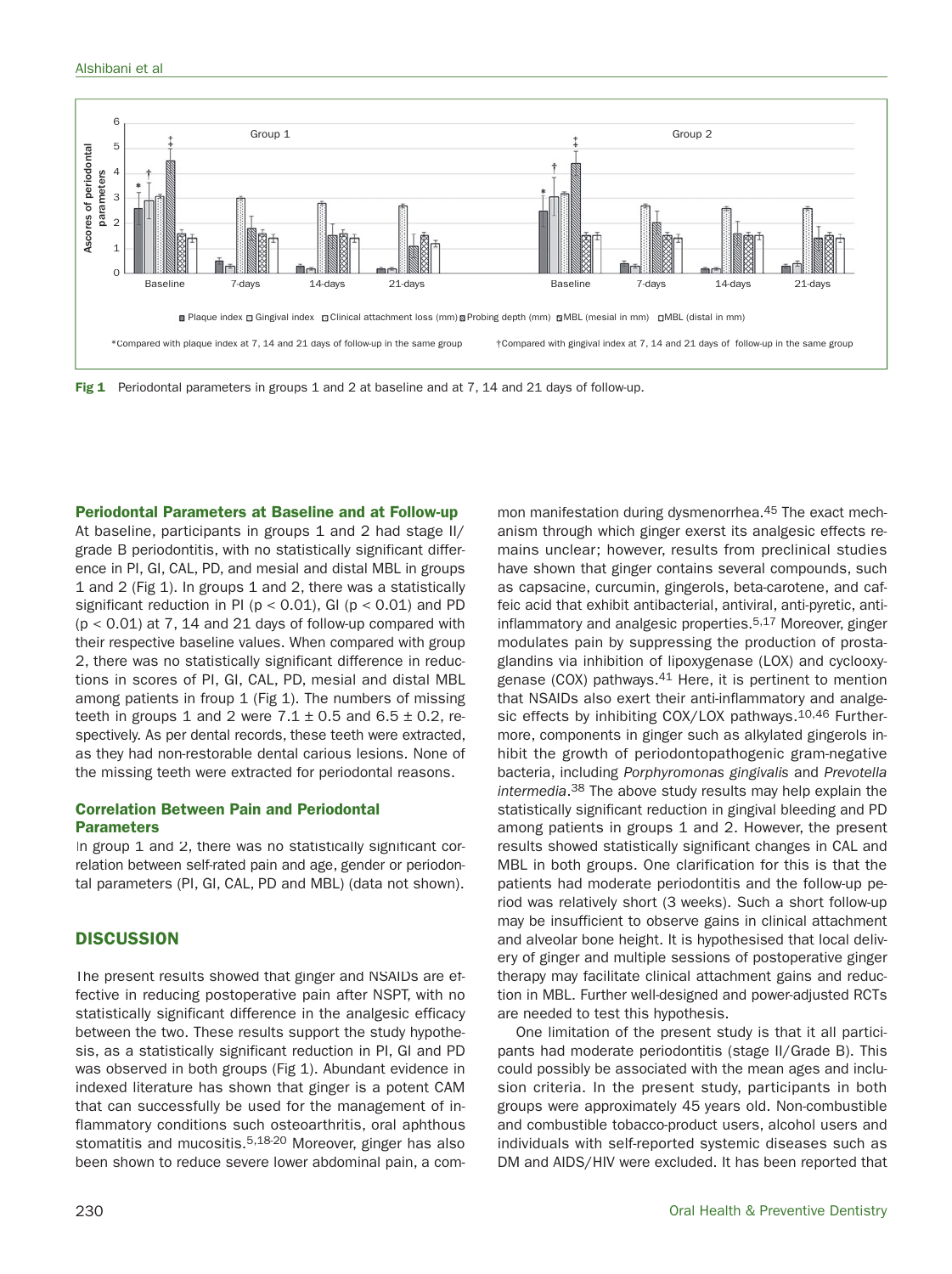periodontal inflammatory parameters are worse in older patients ( $\geq 60$  years old) and patients with an immunosuppressed health status compared with systemically healthy and younger adults (45 to 49 years old).2,22,23,25 Moreover, habitual smoking is known to compromise the outcomes of oral therapeutic interventions.16,24,36 Such factors may limit the analgesic effectiveness of traditional NSAIDs and herbal medications, e.g. ginger. Furthermore, it is likely that outcomes of NSPT would be compromised and postoperative self-perceived pain worse in the former than in the latter latter patient group. Due to limitations in funding laboratorybased investigations, assessment of subgingival microbes and levels of proinflammatory cytokines in gingival crevicular fluid and/or whole saliva could not be assessed. It is hypothesised ginger supplementation after NSPT would be more effective in reducing the counts of periodontopathogenic bacteria and levels of inflammatory cytokines such as interleukins and tumor necrosis factor alpha, than NSPT alone. However, a consensus on whether surgical or nonsurgical mechanical instrumentation is most effective for the management of oral inflammatory conditions has yet to be reached.28 Further randomised controlled trials are needed in this regard.

## **CONCLUSION**

Ginger and traditional NSAIDs are effective in reducing postoperative pain and inflammation following NSPT in patients with moderate periodontitis.

## **REFERENCES**

- 1. Akram A, Akhtar N, Waqas MK, Rasul A, Rehman KU, Khan J, et al. Development, characterization and evaluation of ginger extract loaded microemulsion: In vitro and ex vivo release studies. Pak J Pharm Sci 2019;32:1873–1877.
- 2. Alqahtani F, Alqhtani N, Alkhtani F, Devang Divakar D, Al-Kheraif AA, Javed F. Clinicoradiographic markers of peri-implantitis in cigarette-smokers and never-smokers with type 2 diabetes mellitus at 7-years follow-up. J Periodontol 2020;91:1132–1138.
- Alsharif FH, Mazanec SR. The use of complementary and alternative medicine among women with breast cancer in Saudi Arabia. Appl Nurs Res 2019;48:75–80.
- 4. Alshehri FA, Javed F. Impact of scaling and root planing on clinical periodontal status and glycemic levels in prediabetic patients. Interv Med Appl Sci 2015;7:17–21.
- 5. Araya-Quintanilla F, Gutierrez-Espinoza H, Munoz-Yanez MJ, Sanchez-Montoya U, Lopez-Jeldes J. Effectiveness of ginger on pain and function in knee osteoarthritis: A PRISMA systematic review and meta-analysis. Pain Physician 2020;23:E151–e161.
- 6. Armitage GC, Dickinson WR, Jenderseck RS, Levine SM, Chambers DW. Relationship between the percentage of subgingival spirochetes and the severity of periodontal disease. J Periodontol 1982;53:550–556.
- 7. Armitage GC, Svanberg GK, Loe H. Microscopic evaluation of clinical measurements of connective tissue attachment levels. J Clin Periodontol 1977;4:173–190.
- 8. Bauer BA, Tilburt JC, Sood A, Li GX, Wang SH. Complementary and alternative medicine therapies for chronic pain. Chin J Integr Med 2016;22: 403–411.
- 9. Chang JS, Wang KC, Yeh CF, Shieh DE, Chiang LC. Fresh ginger (Zingiber officinale) has anti-viral activity against human respiratory syncytial virus in human respiratory tract cell lines. J Ethnopharmacol 2013;145:146–151.
- 10. Cheng HF, Harris RC. Renal effects of non-steroidal anti-inflammatory drugs and selective cyclooxygenase-2 inhibitors. Curr Pharm Des 2005; 11:1795–1804.
- 11. Cobb CM. Clinical significance of non-surgical periodontal therapy: an evidence-based perspective of scaling and root planing. J Clin Periodontol 2002;29(suppl 2):6–16.
- 12. Curtis MA, Diaz PI, Van Dyke TE. The role of the microbiota in periodontal disease. Periodontol 2000 2020;83:14–25.
- 13. Dionne RA, Berthold CW. Therapeutic uses of non-steroidal anti-inflammatory drugs in dentistry. Crit Rev Oral Biol Med 2001;12:315–330.
- 14. Ebrahimzadeh Attari V, Malek Mahdavi A, Javadivala Z, Mahluji S, Zununi Vahed S, Ostadrahimi A. A systematic review of the anti-obesity and weight lowering effect of ginger (Zingiber officinale Roscoe) and its mechanisms of action. Phytother Res 2018;32:577–585.
- 15. Funosas ER, Escovich L, Maestri L. The use of topical subgingival gels of non-steroidal anti-inflammatory drugs (NSAIDs) as an adjunct to non-surgical management of chronic periodontitis. Acta Odontol Latinoam 2009; 22:215–219.
- 16. Grossi SG, Zambon J, Machtei EE, Schifferle R, Andreana S, Genco RJ, et al. Effects of smoking and smoking cessation on healing after mechanical periodontal therapy. J Am Dent Assoc 1997;128:599–607.
- 17. Grzanna R, Lindmark L, Frondoza CG. Ginger an herbal medicinal product with broad anti-inflammatory actions. J Med Food 2005;8:125–132.
- 18. Haghpanah P, Moghadamnia AA, Zarghami A, Motallebnejad M. Muco-bioadhesive containing ginger officinal e extract in the management of recurrent aphthous stomatitis: A randomized clinical study. Caspian J Intern Med 2015;6:3–8.
- 19. Hitomi S, Ono K, Terawaki K, Matsumoto C, Mizuno K, Yamaguchi K, et al. [6]-gingerol and [6]-shogaol, active ingredients of the traditional Japanese medicine hangeshashinto, relief oral ulcerative mucositis-induced pain via action on Na(+) channels. Pharmacol Res 2017;117:288–302.
- 20. Hoffman T. Ginger: an ancient remedy and modern miracle drug. Hawaii Med J 2007;66:326–327.
- 21. Jakubovics NS, Goodman SD, Mashburn-Warren L, Stafford GP, Cieplik F. The dental plaque biofilm matrix. Periodontol 2000 2021;86:32–56.
- 22. Javed F, Al-Askar M, Al-Hezaimi K. Cytokine profile in the gingival crevicular fluid of periodontitis patients with and without type 2 diabetes: a literature review. J Periodontol 2012;83:156–161.
- 23. Javed F, Al-Kheraif AA, Salazar-Lazo K, Yanez-Fontenla V, Aldosary KM, Alshehri M, et al. Periodontal inflammatory conditions among smokers and never-smokers with and without type 2 diabetes mellitus. J Periodontol 2015;86:839–846.
- 24. Javed F, Al-Rasheed A, Almas K, Romanos GE, Al-Hezaimi K. Effect of cigarette smoking on the clinical outcomes of periodontal surgical procedures. Am J Med Sci 2012;343:78–84.
- 25. Javed F, Näsström K, Benchimol D, Altamash M, Klinge B, Engström PE. Comparison of periodontal and socioeconomic status between subjects with type 2 diabetes mellitus and non-diabetic controls. J Periodontol 2007;78:2112–2119.
- 26. Joseph S, Curtis MA. Microbial transitions from health to disease. Periodontol 2000 2021;86:201–209.
- 27. Karimi A, Majlesi M, Rafieian-Kopaei M. Herbal versus synthetic drugs; beliefs and facts. J Nephropharmacol 2015;4:27–30.
- 28. Kotsailidi EA, Michelogiannakis D, Al-Zawawi AS, Javed F. Surgical or nonsurgical treatment of peri-implantitis – What is the verdict? Surg Pract Sci 2020;1:100010.
- 29. Kumar PS, Leblebicioglu B. Pain control during nonsurgical periodontal therapy. Compend Contin Educ Dent 2007;28:666–669; quiz 670–661.
- 30. Lavigne GJ, Sessle BJ. Canadian Orofacial Pain Team workshop report on the global year against orofacial pain. Pain Res Manag 2015;20:7–14.
- 31. Löe H. The gingival index, the plaque index and the retention index systems. J Periodontol 1967;38(suppl):610–616.
- 32. Mathai K, Anand S, Aravind A, Dinatius P, Krishnan AV, Mathai M. Antimicrobial effect of ginger, garlic, honey, and lemon extracts on Streptococcus mutans. J Contemp Dent Pract 2017;18:1004–1008.
- 33. Mazidi M, Gao HK, Rezaie P, Ferns GA. The effect of ginger supplementation on serum C-reactive protein, lipid profile and glycaemia: a systematic review and meta-analysis. Food Nutr Res 2016;60:32613.
- 34. Menon P, Perayil J, Fenol A, Rajan Peter M, Lakshmi P, Suresh R. Effectiveness of ginger on pain following periodontal surgery – A randomized cross-over clinical trial. J Ayurveda Integr Med 2021;12:65–69.
- 35. Morsy DA, Negm M, Diab A, Ahmed G. Postoperative pain and antibacterial effect of 980 nm diode laser versus conventional endodontic treatment in necrotic teeth with chronic periapical lesions: A randomized control trial. F1000Res 2018;7:1795.
- 36. Naji A, Edman K, Holmlund A. Influence of smoking on periodontal healing one year after active treatment. J Clin Periodontol 2020;47:343–350.